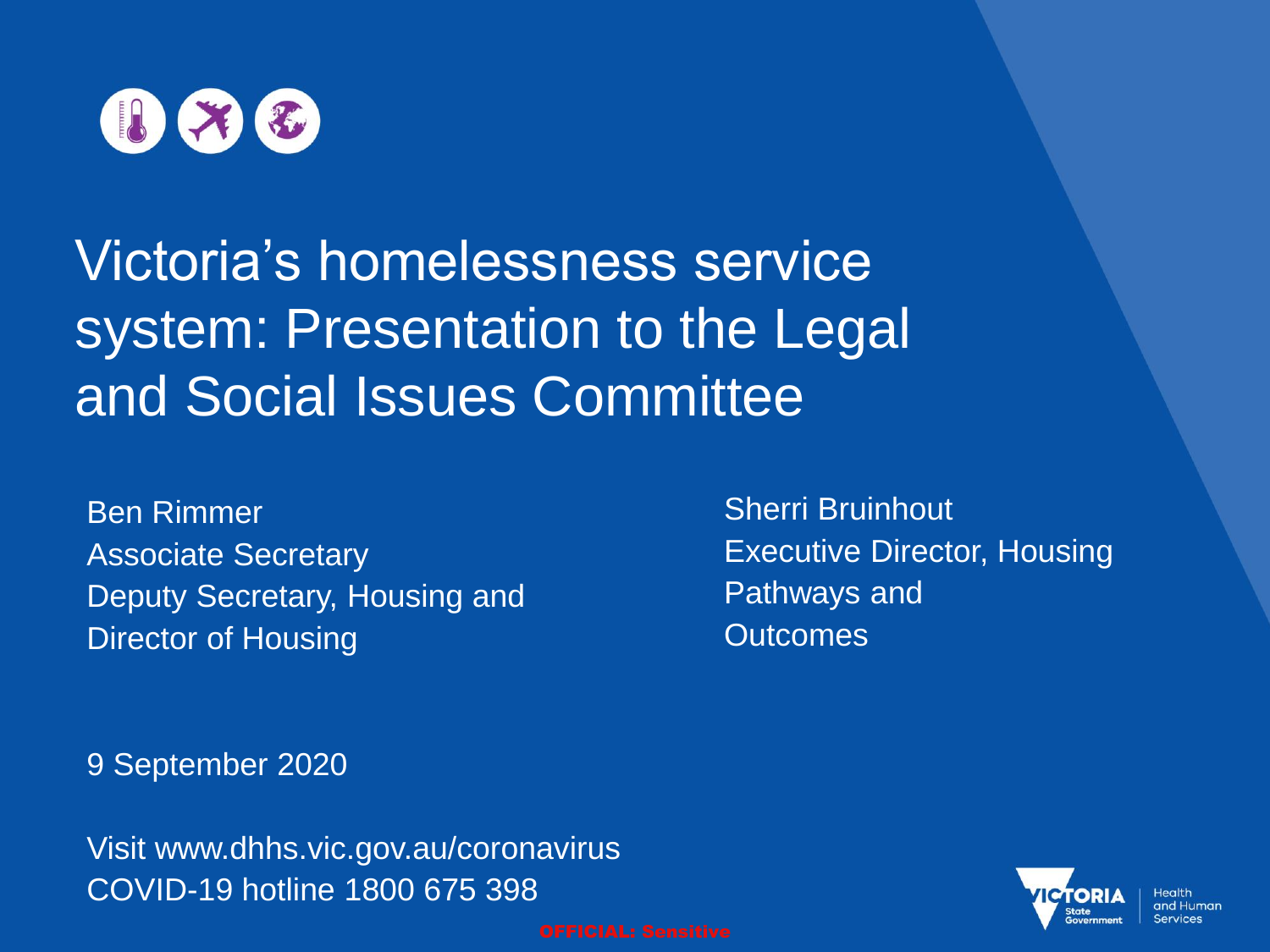## Purpose of today's presentation

## **To provide the Legal and Social Issues Committee an overview of:**

- the scale, nature and causes of homelessness in Victoria
- policies and practices that respond to homelessness
- the challenges people experiencing homelessness face during the pandemic
- homelessness responses to the COVID-19 pandemic, including major initiatives to keep people experiencing homelessness safe during the pandemic
- recent investments in new support to assist people experiencing homelessness during the pandemic exit into sustainable housing
- work to maintain, renew and grow social housing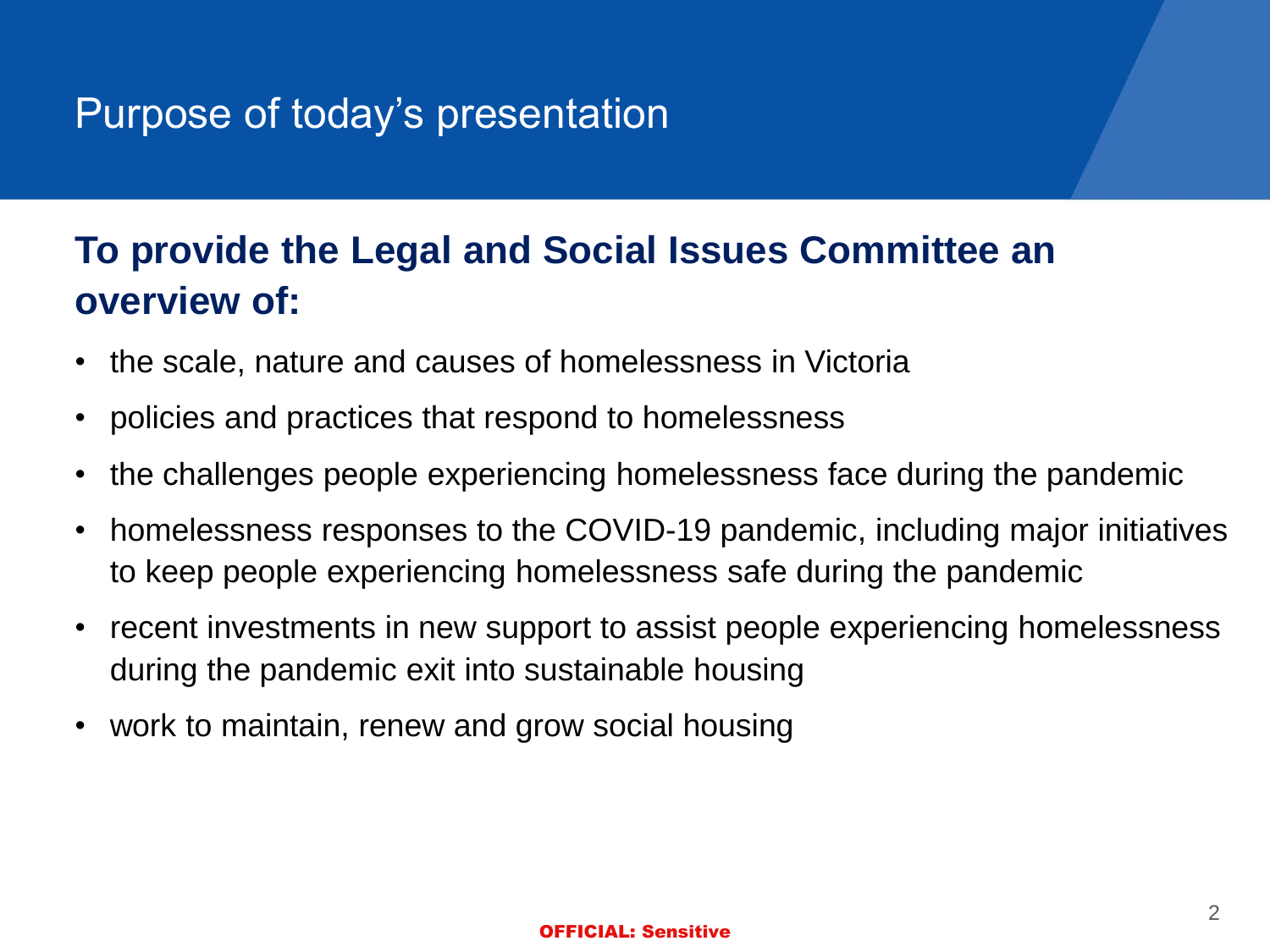## Drivers of demand for homelessness services

#### **Inadequate Commonwealth income support to vulnerable people**

52,824 clients seeking homelessness services (approximately 76% of clients aged 15+) reported Commonwealth income support as their main income source.

Proportion of clients on Commonwealth income support, 2017-18



### **A lack of supply of social and affordable housing is one of many drivers of homelessness**

Affordable rentals as percent of all rentals

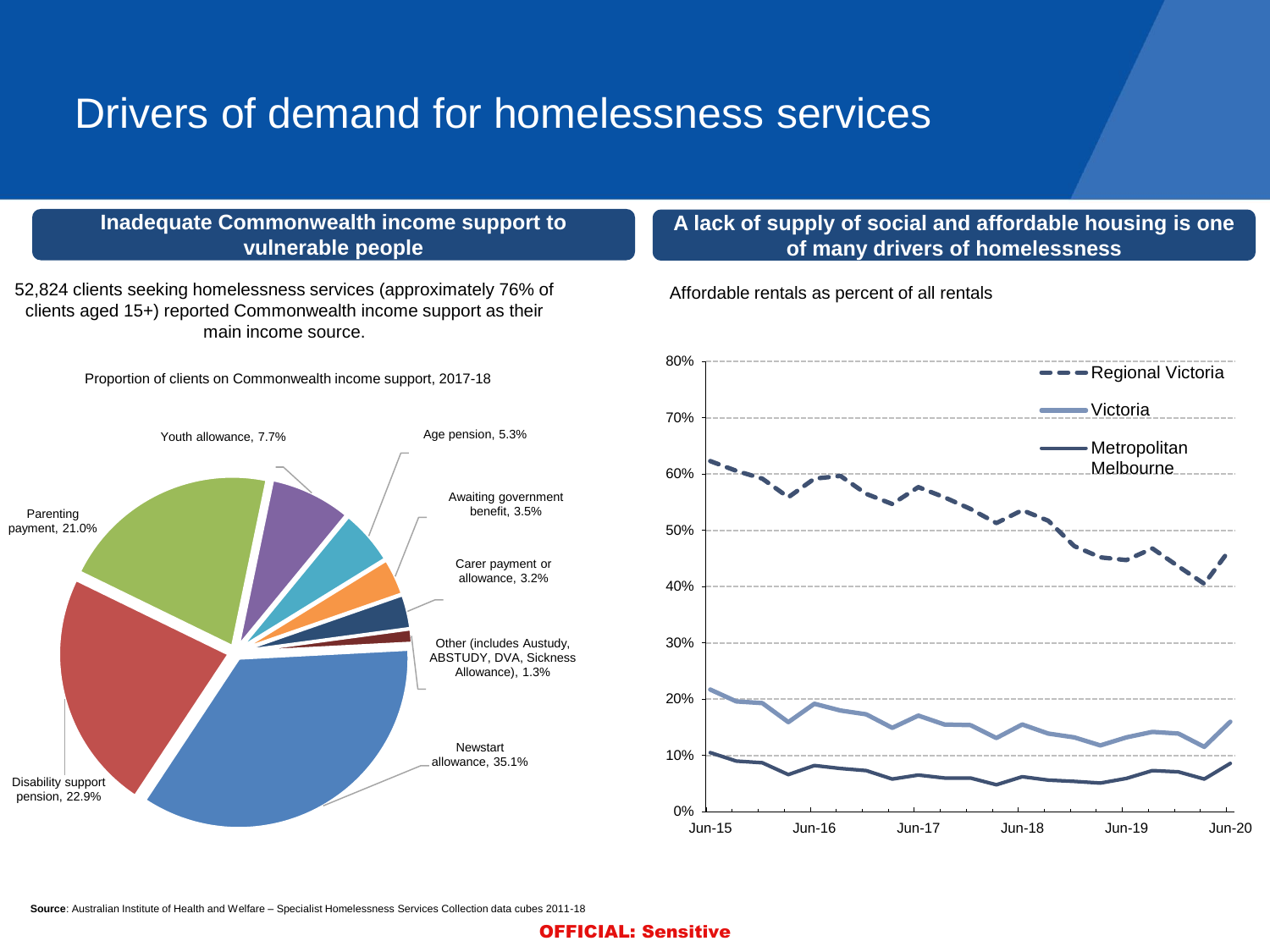# Demand for homelessness services is increasing and more people are presenting with multiple needs

### **In 2018-19, 112,919 people sought assistance from homelessness services in Victoria.**



**Number of clients provided assistance from** 

#### **Housing situation for people seeking assistance from homelessness services** 29% 71% Housed Homeless At risk clients – housing situation at the end of support 91% 9% Housed Homeless Housing situation at the beginning of support, 2018-19 Homeless clients – housing situation at the end of support **Homeless** – 36% **At risk of homelessness** – 64%

### **Presenting reasons and accommodation needs**

**Top three reasons for people presenting to homelessness services (note that clients can select multiple reasons)**

- family violence (44%)
- financial difficulties (44%)
- housing crisis (37%)

Additionally, 18% of clients note mental health issues as a reason for presenting to homelessness services.

**Clients are not having their accommodation needs met**

#### **Over 55,000 clients had a need for short, medium or long term accommodation (49% of all clients). Of these:**

- 32% could not be provided or referred for short term or emergency accommodation
- 62% could not be provided or referred for medium term/transitional accommodation
- 76% could not be provided or referred for long term housing

**Source**: Australian Institute of Health and Welfare – Specialist Homelessness Services Collection data cubes 2011-18 4  $\sim$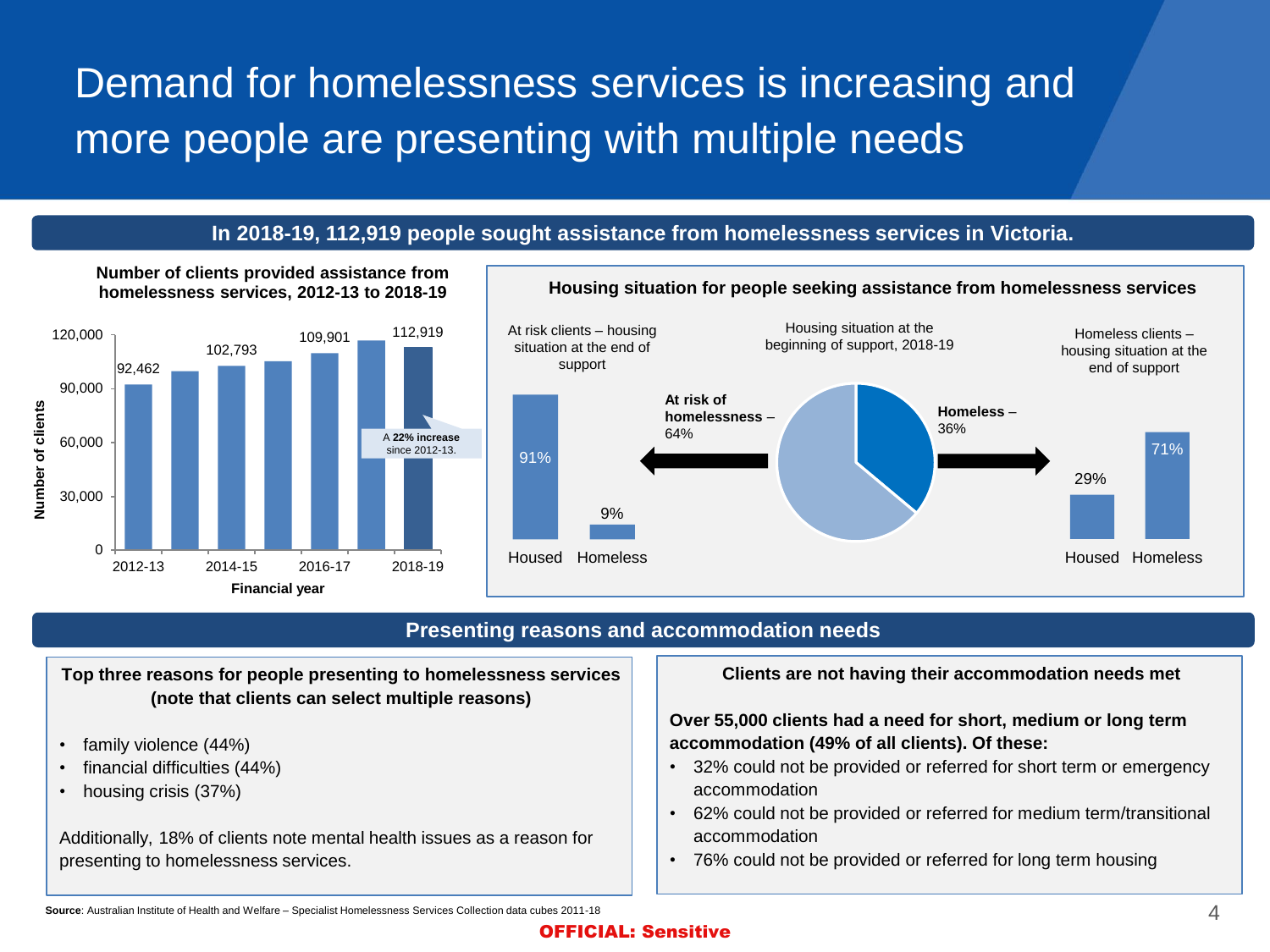### Homelessness service system

**Approximately \$300 million in annual funding to provide assistance to more than 100,000 people accessing homelessness services across Victoria**

**Note that this includes combined State and Commonwealth funding under the National Housing and Homelessness Agreement.**

#### **Services** 75 homelessness access (entry) points across Victoria **75 homelessness access (entry) points across Victoria Early intervention More than Outputs 130 agencies** Includes: Small scale brokerage and support programs Private Rental Assistance Program  $\bullet$ Mixture of including flexible funding to prevent families • Assessment, planning and brief intervention Over 100,000 entering rooming houses trials agencies, Victorians accessing 2012 Innovation Action Projects - testing • Support for young people leaving out of homelessness services including: early intervention approaches home care or youth justice • large and small Around 36,000 households assisted organisations **Providing accommodation** with housing • regional / establishment • Housing Establishment Fund • Enhancements and innovations to crisis metropolitan  $\bullet$ Around 9.000 Purpose built short-term accommodation with accommodation, e.g. family violence refuges locations support including congregate crisis, youth households assisted • Modular units refuges and family violence refuges with crisis/transitional • focus on certain • Accommodation for the Homeless initiatives • Transitional Housing Management Program housing and rooming house upgrades cohorts. • Over 6,000 Victorians **Support to maintain accommodation** assisted through the **Around 80**  Private Rental **homelessness**  • Flexible support packages and Assistance Program • Youth foyers **programs – some**  multidisciplinary supportive housing teams Supportive housing for people who have **small in scale**  • Tenancy Plus expanded to social housing experienced chronic homelessness tenants • Housing first initiatives such as Journey to Social **and not available**  • A further stage of J2SI delivered through a Inclusion (J2SI) and Common Ground **statewide.Social Impact Bond Enablers**

- Local Area Service Networks
- Peak Body (Council to Homeless Persons)
- Workforce training

#### National dataset

DHHS Homelessness data collection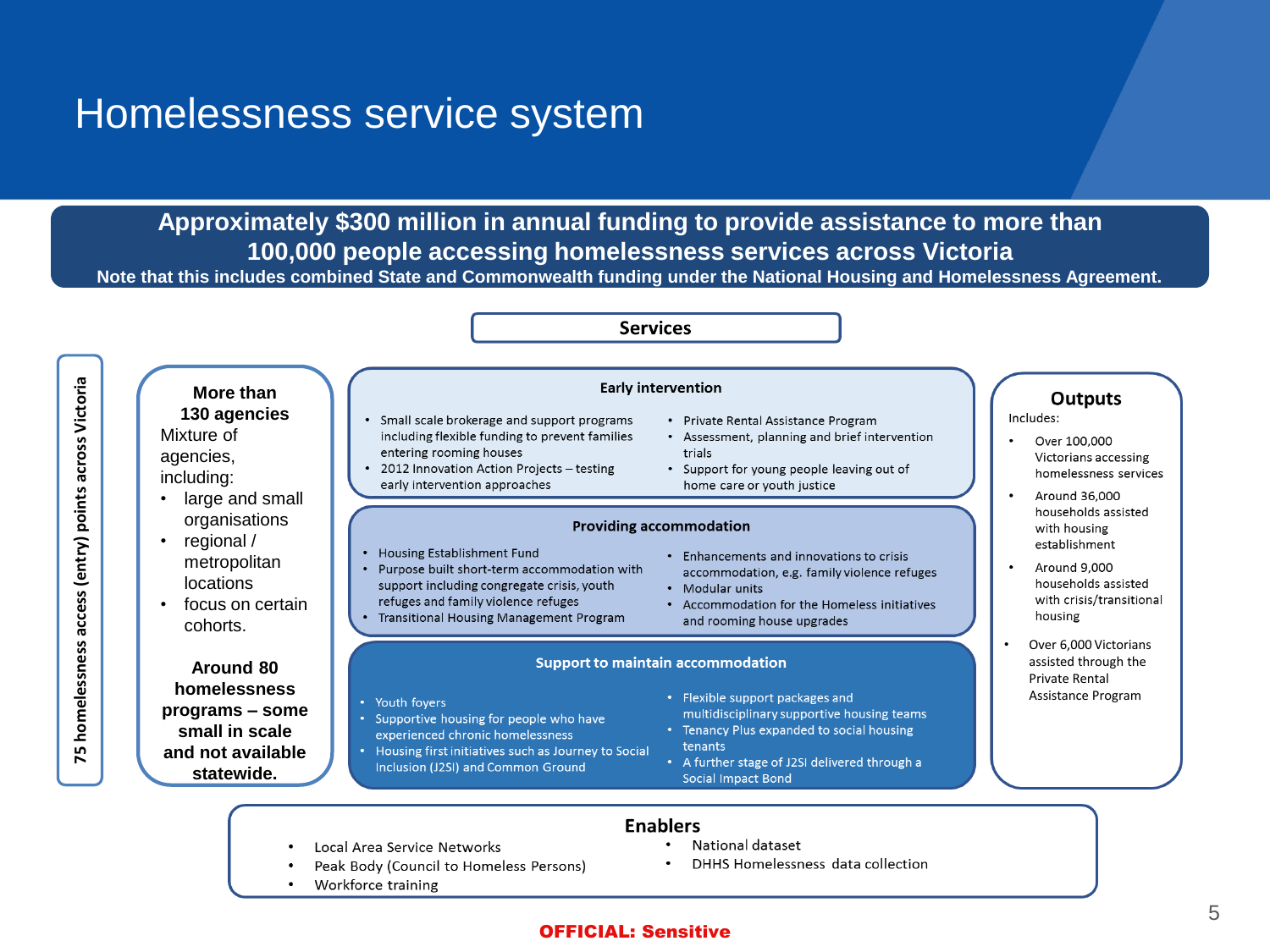The service system is putting in place different responses to more effectively meet people's needs

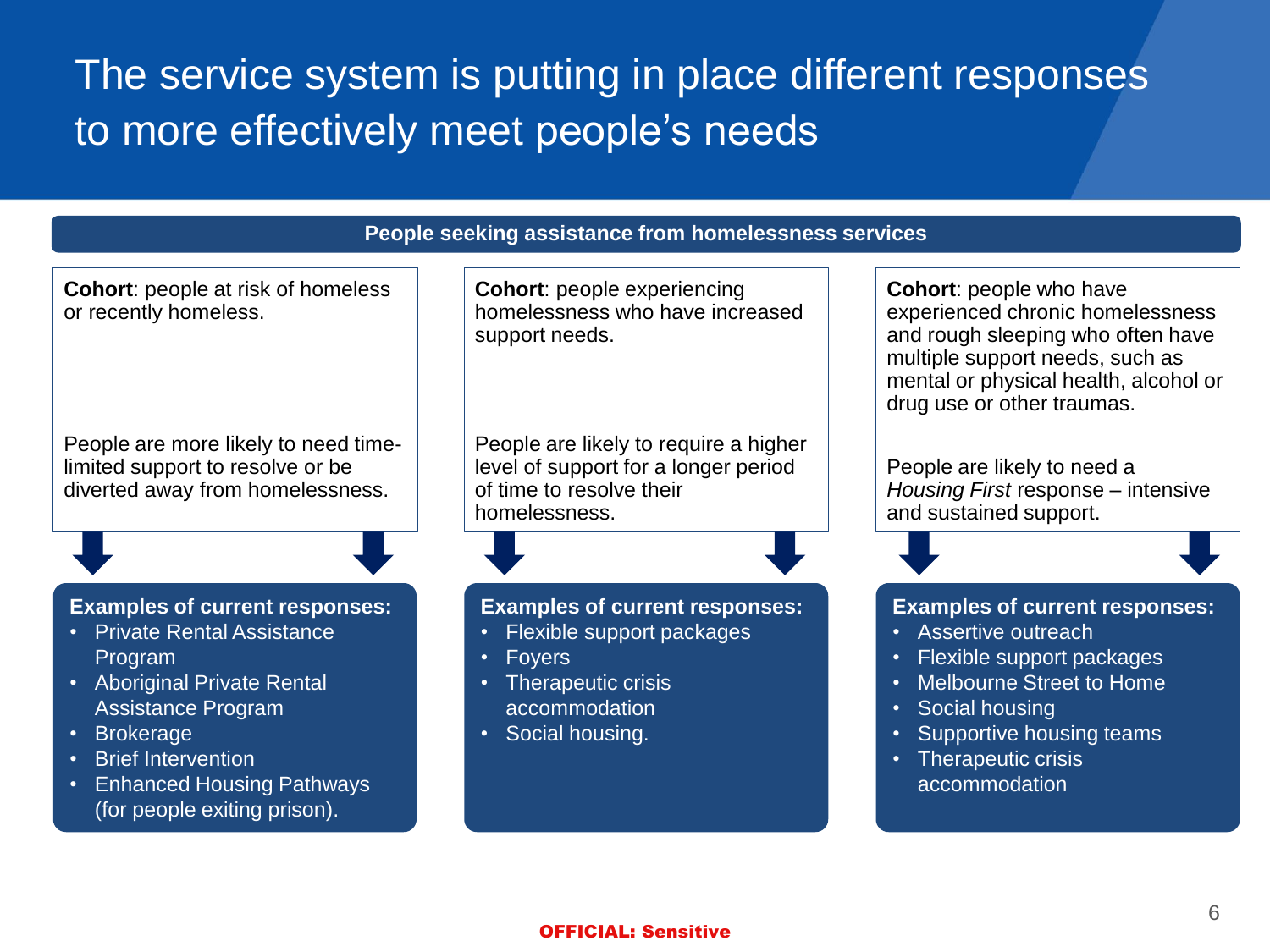# As the pandemic has evolved, we have adapted our response to meet the needs of people experiencing homelessness

**Different cohorts presenting to homelessness services require different responses**

| <b>Cohort:</b> people at risk of homeless or<br>recently homeless.                                           | <b>Cohort:</b> people experiencing homelessness who<br>have increased support needs.                                    | <b>Cohort:</b> people who have experienced chronic<br>homelessness and rough sleeping who often<br>have multiple support needs, such as mental or<br>physical health, alcohol or drug use or other<br>traumas. |
|--------------------------------------------------------------------------------------------------------------|-------------------------------------------------------------------------------------------------------------------------|----------------------------------------------------------------------------------------------------------------------------------------------------------------------------------------------------------------|
| People are more likely to need time-<br>limited support to resolve or be diverted<br>away from homelessness. | People are likely to require a higher level of<br>support for a longer period of time to resolve their<br>homelessness. | People are likely to need a Housing First<br>response – intensive and sustained support.                                                                                                                       |

**This understanding has in turn has helped inform the homelessness responses to COVID-19**

| <b>Emergency accommodation</b>                                                                                             | <b>Homelessness Emergency Response</b>                                                                                                                 | <b>COVID-19 Isolation and Recovery Centres</b>                                                                                                                                                            |  |  |  |
|----------------------------------------------------------------------------------------------------------------------------|--------------------------------------------------------------------------------------------------------------------------------------------------------|-----------------------------------------------------------------------------------------------------------------------------------------------------------------------------------------------------------|--|--|--|
| Additional funding to help people find either<br>temporary accommodation, or enter or<br>sustain a private rental tenancy. | Established teams to provide social supports<br>and infection prevention control to people<br>experiencing homelessness in emergency<br>accommodation. | Establishing facilities to help people<br>experiencing homelessness recover from<br>COVID-19 or avoid infection in the first place.<br>Includes mobile fever clinic embedded as part<br>of service model. |  |  |  |

| <b>Supported by</b><br>broader<br>government<br>measures | Sector specific responses: e.g. additional assistance for family violence services.                                                         |
|----------------------------------------------------------|---------------------------------------------------------------------------------------------------------------------------------------------|
|                                                          | Whole of Victorian Government responses: e.g. rent relief grants and moratorium on evictions from private rental<br>tenancies.              |
|                                                          | <b>Commonwealth Government responses:</b> e.g. JobKeeper and JobSeeker payments to people who are at risk of<br>unemployment or unemployed. |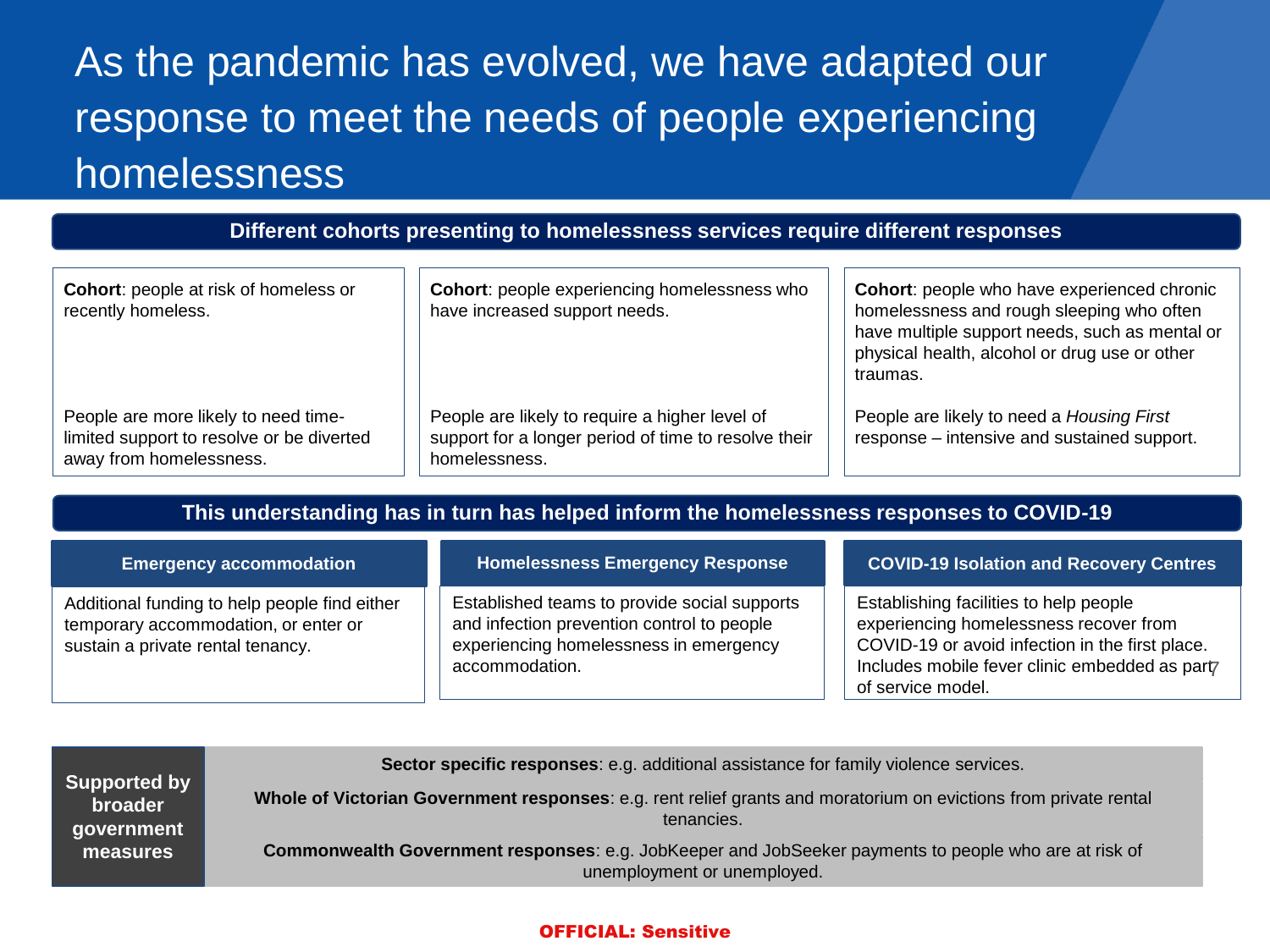# Summary of homelessness responses to the COVID-19 pandemic

|                             | <b>Additional homelessness</b><br>support funding                                                                                                                                                                                                                                                                                                                                                                                                                                     | <b>Homelessness Emergency</b><br><b>Response</b>                                                                                                                                                                                                                                                                                                                                                        | <b>COVID-19 Isolation and</b><br><b>Recovery Facilities</b>                                                                                                                                                                                                                                             |
|-----------------------------|---------------------------------------------------------------------------------------------------------------------------------------------------------------------------------------------------------------------------------------------------------------------------------------------------------------------------------------------------------------------------------------------------------------------------------------------------------------------------------------|---------------------------------------------------------------------------------------------------------------------------------------------------------------------------------------------------------------------------------------------------------------------------------------------------------------------------------------------------------------------------------------------------------|---------------------------------------------------------------------------------------------------------------------------------------------------------------------------------------------------------------------------------------------------------------------------------------------------------|
| <b>What is it</b>           | \$6 million for the Private Rental<br>Assistance Program (PRAP) and Housing<br>Establishment Fund (HEF) for<br>homelessness services to provide<br>temporary housing and private rental<br>brokerage<br>An additional \$9.8 million investment has<br>been made to continue to support people<br>in emergency accommodation, including<br>additional HEF to keep people in safe<br>accommodation and additional specialist<br>support workers, including drug and<br>alcohol support. | Provides social supports and infection<br>prevention control to people experiencing<br>homelessness in emergency<br>accommodation.<br>Specialist Aboriginal homelessness<br>workers in areas where there are higher<br>numbers of Aboriginal people<br>experiencing homelessness to support<br>them to safely remain in emergency<br>accommodation, and to transition into<br>more appropriate housing. | \$8.8 million to establish four facilities to help<br>people experiencing homelessness recover<br>from COVID-19 or avoid infection in the first<br>place.<br>Service is a collaboration between a major<br>hospital and homelessness service providers.<br>Model includes embedded mobile fever clinic. |
| Who is it for               | People at risk of or experiencing<br>homelessness.                                                                                                                                                                                                                                                                                                                                                                                                                                    | People in emergency accommodation.                                                                                                                                                                                                                                                                                                                                                                      | People experiencing homelessness who do<br>not have a place to self-isolate or quarantine<br>due to COVID-19.                                                                                                                                                                                           |
| <b>Delivery</b><br>partners | Existing homelessness service providers<br>receiving HEF and PRAP allocated these<br>funds.                                                                                                                                                                                                                                                                                                                                                                                           |                                                                                                                                                                                                                                                                                                                                                                                                         | St Vincent's Hospital, partnering with:<br>Anglicare Victoria<br>Brotherhood of St Laurence<br>Launch Housing<br><b>Sacred Heart Mission</b><br>VincentCare Victoria.                                                                                                                                   |
| <b>Service location</b>     | Metropolitan and regional areas across<br>Victoria.                                                                                                                                                                                                                                                                                                                                                                                                                                   | Inner Melbourne                                                                                                                                                                                                                                                                                                                                                                                         | Inner Melbourne - all four facilities are within<br>easy reach of St Vincent's Hospital.                                                                                                                                                                                                                |
| <b>Starting date</b>        | From March 2020.                                                                                                                                                                                                                                                                                                                                                                                                                                                                      | From July 2020                                                                                                                                                                                                                                                                                                                                                                                          | From April 2020.                                                                                                                                                                                                                                                                                        |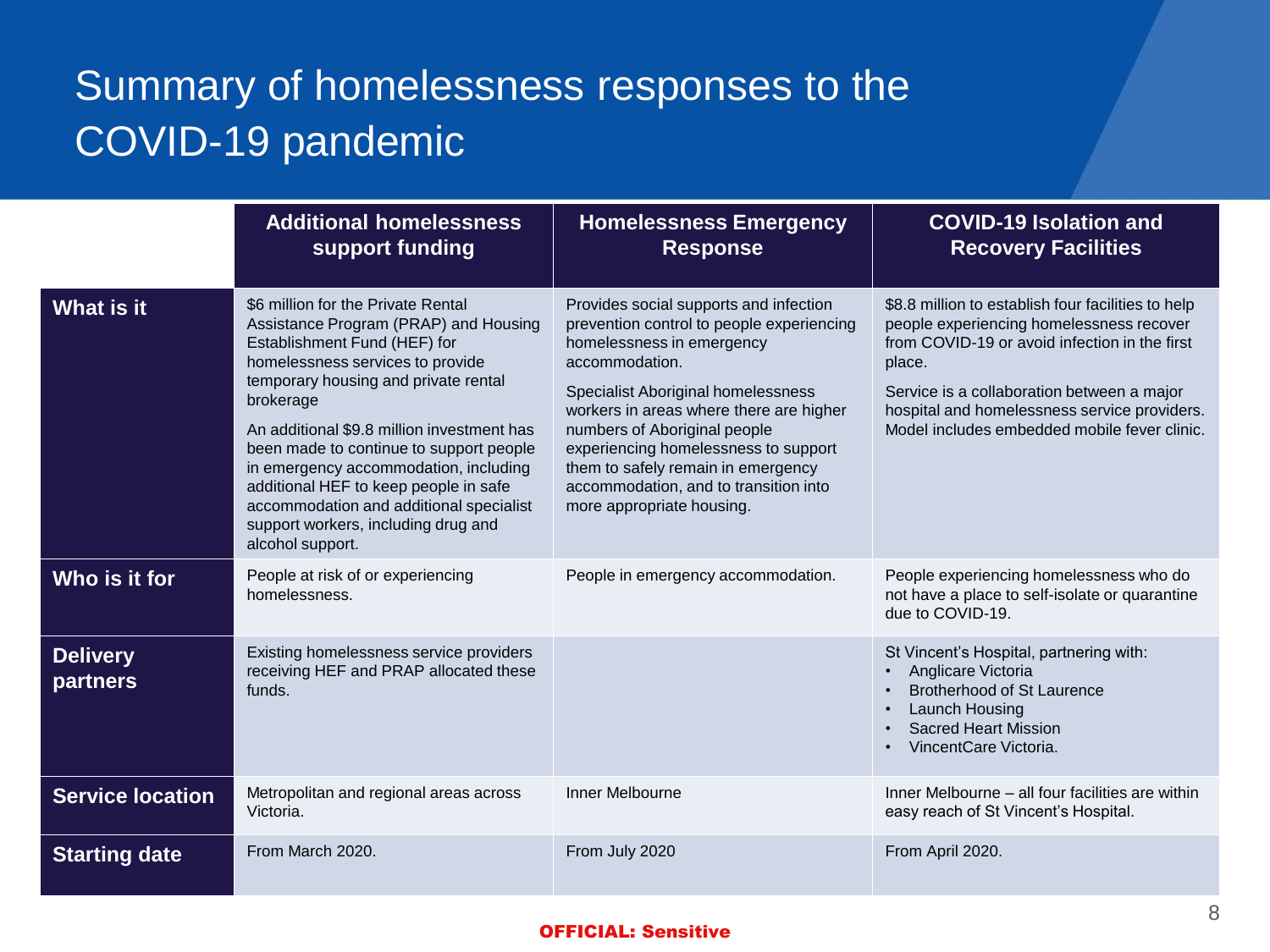The emergency response is enabling services to accommodate everyone who needs shelter

**\$19.527 million**  To ensure presenting households could be provided with temporary accommodation as part of the public health response.

**6000**

个開

Estimated household requests emergency accommodation met by homelessness agencies = **18,500** individual requests. **566**

Households exited into private rental some may have benefited from PRAP in obtaining private rental.

### **102**

People admitted to a CIRF. 40 people who were COVID-19+ to isolate and receive any additional medical care needed.

**\$15.73 million**

additional HEF, plus additional \$3.28 million in PRAP and new funding for intake and specialised support workers.

**2,253** households currently accommodated **635**

Households exited into circumstances defined as 'no dwelling or an inadequate dwelling'

**403** Were couch surfing.

Most people whose support ended by the end of June were in short term accommodation at that time. This may include motels or registered or unregistered rooming houses.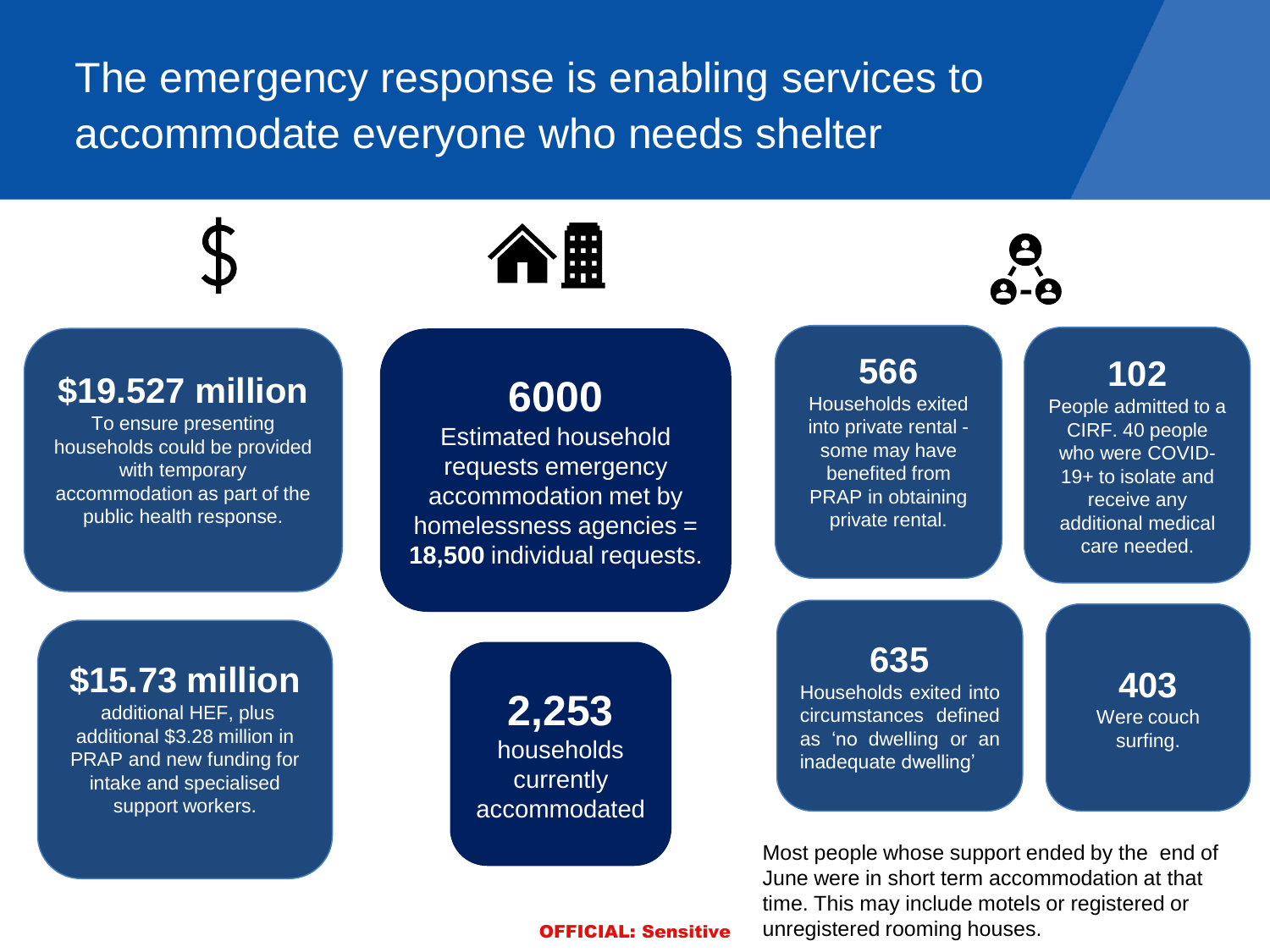# Supporting people into sustainable housing options

| Homeless to a Home \$150 million investment package                                                                                               |                                                                               |                                                                                                                                                                                                                                                                                                         |                                                                                         |  |                                                            |                                                                                                                               |                                                                         |
|---------------------------------------------------------------------------------------------------------------------------------------------------|-------------------------------------------------------------------------------|---------------------------------------------------------------------------------------------------------------------------------------------------------------------------------------------------------------------------------------------------------------------------------------------------------|-----------------------------------------------------------------------------------------|--|------------------------------------------------------------|-------------------------------------------------------------------------------------------------------------------------------|-------------------------------------------------------------------------|
| <b>Additional Housing</b><br>Establishment<br>Funds (HEF) to<br>extend emergency<br>accommodation until<br>April 2021                             | 1,100 leased<br>properties from the<br>private rental market<br>for 18 months |                                                                                                                                                                                                                                                                                                         | Exits to private<br>rental for up to 150<br>households                                  |  | Support packages<br>to assist people<br>with complex needs |                                                                                                                               | Access to social<br>housing units under<br>the 1000 Homes<br>initiative |
| Now: keeping people safe                                                                                                                          |                                                                               |                                                                                                                                                                                                                                                                                                         |                                                                                         |  | Next: helping people into their own homes                  |                                                                                                                               |                                                                         |
| HEF funding extension enables<br>people to remain in emergency<br>accommodation during the<br>lockdown<br>Ongoing housing and support<br>services |                                                                               | Develop new support packages providing<br>Extra funding for the Private Rental<br>tailored support for people in emergency<br>Assistance Program for people to find<br>accommodation to help them sustain a tenancy<br>appropriate private rental housing<br>once they move to other long-term housing. |                                                                                         |  |                                                            |                                                                                                                               |                                                                         |
|                                                                                                                                                   |                                                                               |                                                                                                                                                                                                                                                                                                         | Leverage existing social housing vacancies<br>for those leaving emergency accommodation |  |                                                            | EOI process to for homelessness agencies and<br>community housing agencies to secure head<br>leases within defined parameters |                                                                         |

### **Complementary initiatives**

### **Rental Relief Grants Program**

- \$80 million program to support renters and landlords
- \$3000 available tenants who have lost income as a result of the COVID-19 emergency and who are experiencing rental hardship

### **Family violence homelessness response**

- \$40.2 million over two years for crisis accommodation and specialist support for people experiencing family violence.
- \$20.2 million to help Victorian family violence and sexual assault services meet the expected increase in demand
- \$20 million for short-term accommodation for victim survivors who do not feel safe isolating or recovering from coronavirus at home.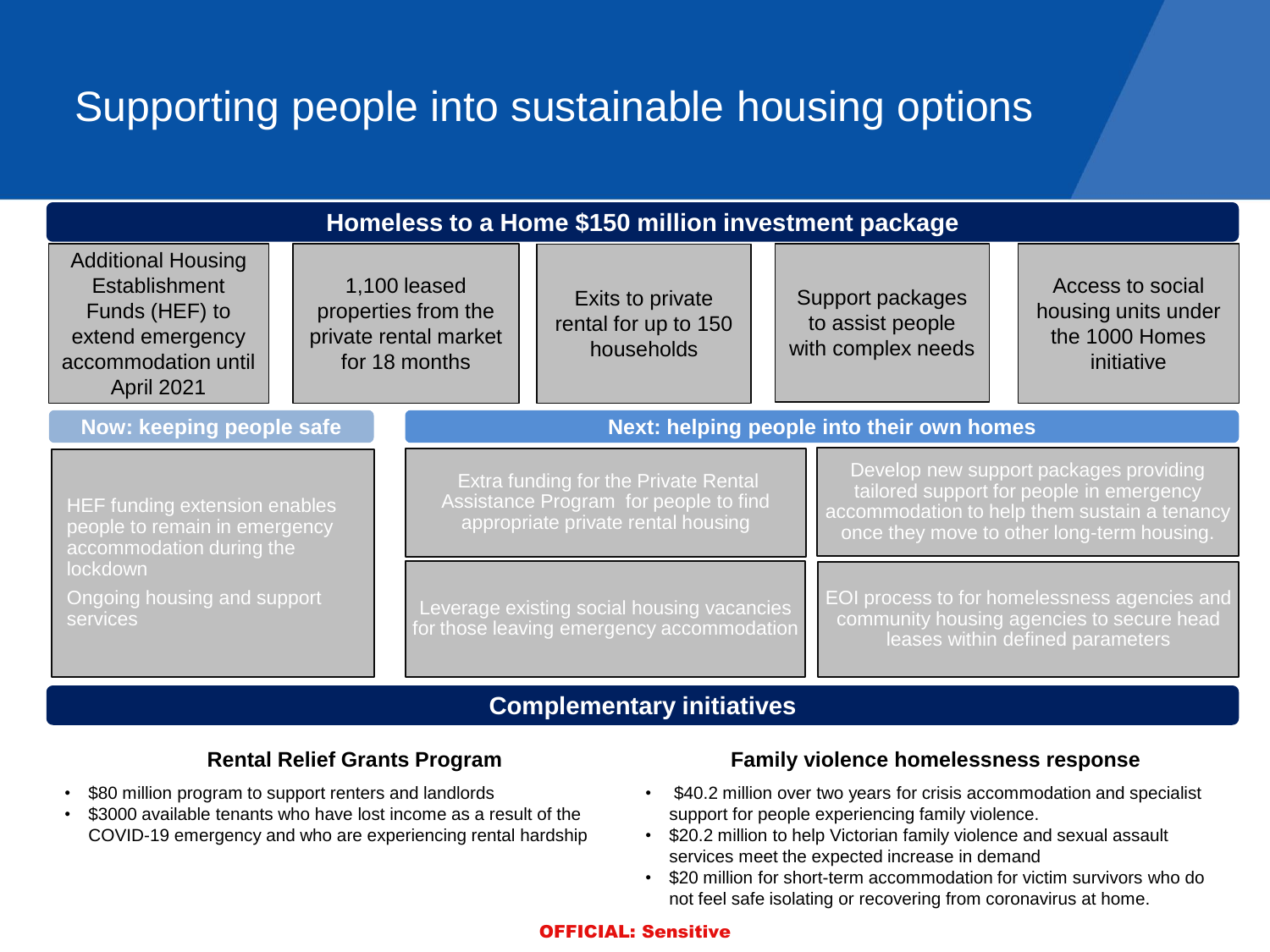# Improving and expanding social housing

### **Maintenance and upgrades stimulus package**

- \$498 million to deliver better and more housing for vulnerable Victorians, reduce social housing management costs and stimulate the economy
- Maintenance or upgrade to over 17,000 Director of Housing and 4000 specialist disability accommodation properties.
- New, upgraded and maintenance to over 2000 community housing properties, over 150 properties for justice housing and transitional & emergency housing and family violence services
- Construction of 110 new public housing dwellings.
- Construction of 60 new community and Aboriginal housing dwellings.

- \$209 million deliver at least 1,000 net additional public housing dwellings to support homelessness and victim survivors of family violence by December 2022.
- 57 new homes have been completed and 87 homes are under construction.
- 122 homes are about to start construction.

### **Towers relocation program**

- \$31.7 million over two years offering up to 420 public housing tower households the opportunity to move into private rental properties for two years.
- Voluntary program to minimise the risk of the spread of COVID-19 and protect the most 'at-risk' tenants living in the public housing high rise towers.

#### OFFICIAL: Sensitive

### **Social Housing Growth Fund 1000 Homes**

- Launched in 2017 as part of the Homes for Victorians housing strategy
- \$1 billon fund invested by the Victorian Funds Management **Corporation**
- Grants to community housing associations to grow stock through:
	- Rental subsidies to lease new dwellings from the private sector – 116 new leases since August 2018
	- Capital grants and recurrent rental subsidies for new builds – agreements to date to build 782 new homes by 2022